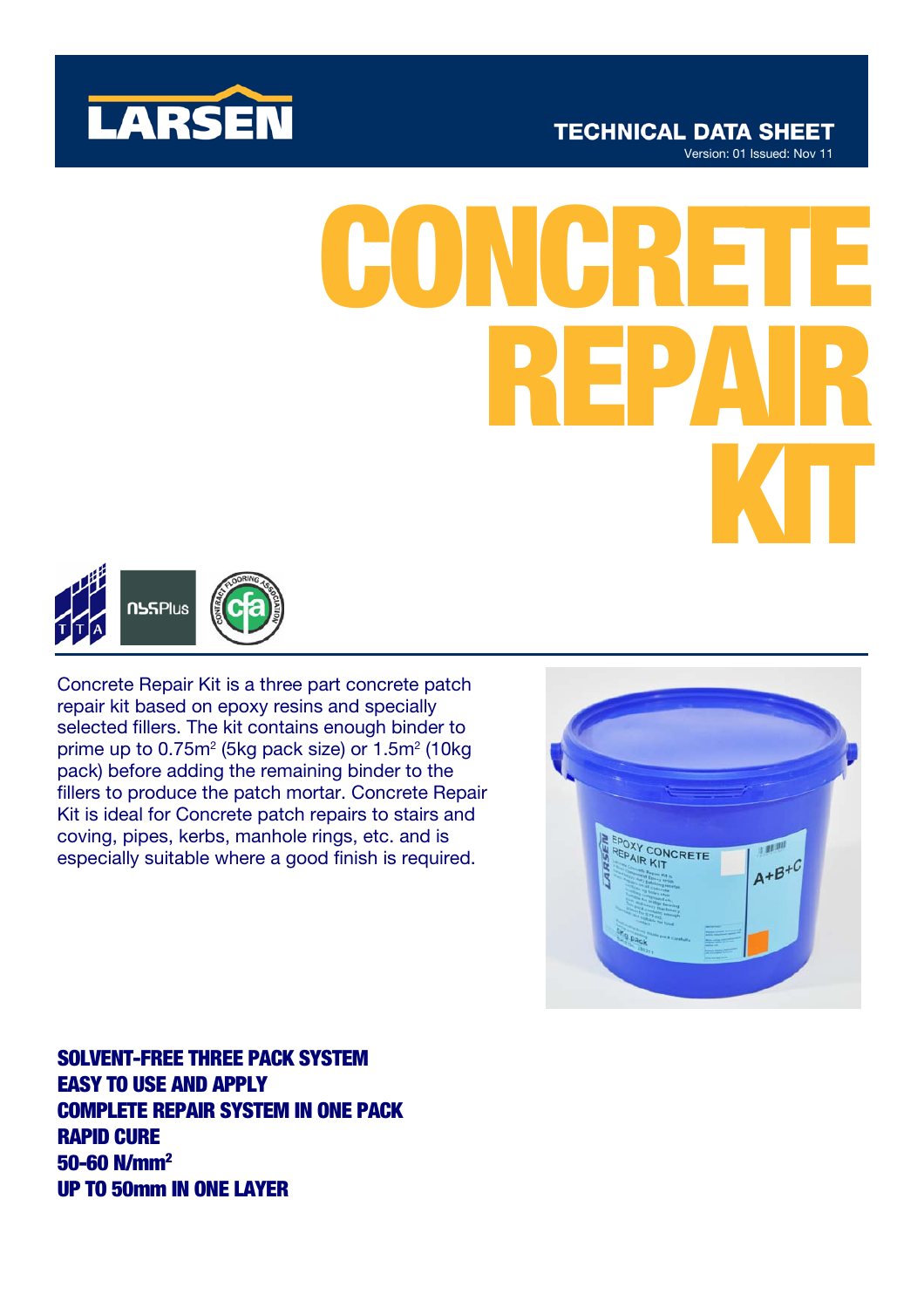

Version: 01 Issued: Nov 11

# TECHNICAL INFORMATION:

| PRODUCT INFORMATION           |                                                                                                           |
|-------------------------------|-----------------------------------------------------------------------------------------------------------|
| <b>COLOUR:</b>                | <b>Light Grey</b>                                                                                         |
| <b>DENSITY:</b>               | 2000 kg/m <sup>3</sup>                                                                                    |
| <b>MAX LAYER:</b>             | 50 mm                                                                                                     |
| <b>COMPRESSIVE STRENGTH:</b>  | 50-60 N/mm <sup>2</sup>                                                                                   |
| <b>TENSILE BOND STRENGTH:</b> | > 1.5 N/mm <sup>2</sup> (when primed)                                                                     |
| <b>POT LIFE:</b>              | 40 mins @ 20°C                                                                                            |
| <b>LIGHT TRAFFIC:</b>         | 24 hrs @ 20°C                                                                                             |
| <b>FULL TRAFFIC:</b>          | 48 hrs @ 20°C                                                                                             |
| <b>FULL CURE:</b>             | 7 days @ 20°C                                                                                             |
| <b>PRIMER POT LIFE:</b>       | 40 mins @ 20°C                                                                                            |
| <b>COVERAGE:</b>              | Dependent on the nature of the surface and usage<br>A 5kg pack produces approx. 2.5L of trowelable mortar |